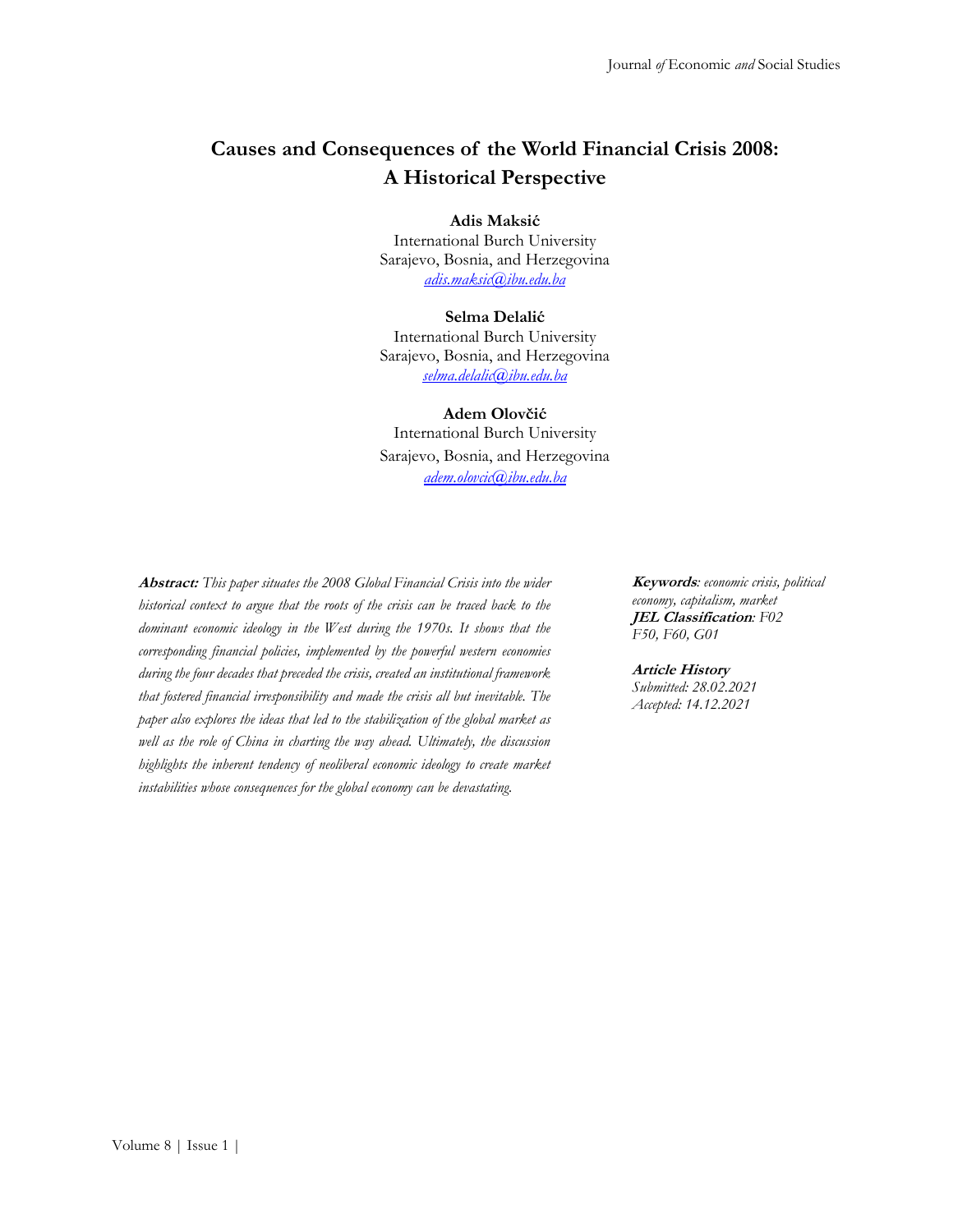#### **Introduction**

In the year 1999, the upcoming new century was for many seen as the new beginning, the new decade, the whole new era. This period, i.e., the last decade of the 20th century was marked by the transition from the bipolar system of the Cold War era to a new one, which can be rightly called unipolar. Namely, with the collapse of the Soviet Union, the United States emerged on the world stage as the only truly global superpower (Brzezinski, 2000, 2012). Many elements of the former world order, such as ideological confrontation, became irrelevant. New geopolitical realities have pushed a considerable number of states to begin to redefine their national interests. At the same time, the new global economic and political centers of power, as key elements of international relations, took their final shape and announced accelerated development. A significant feature of this new phase of international relations is the growing role of the economy, including the energy component, in global politics (Chevalier, 2009).

Many visionaries believed that the  $21$ <sup>st</sup> century would bring us flying cars, new findings on the Moon, new planets on which humankind would be able to live, new technologies that would speed up the processes of evolutions, and the overall wealth, prosperity, and wellbeing. However, the first decade of the 2000s will be remembered by many not-so-positive developments. Promising new inventions, such as Wikipedia, My Space, iPod, the world's first 1 gigabyte SD card, YouTube, Facebook, Twitter, and Kindle are not the first associations to the new century to the majority of the people. On the contrary, it will be remembered by many for one of the biggest protests in the Balkans which resulted in the last dictator in Europe, Slobodan Milošević, being overthrown and brought to justice. The 9/11 terrorist attack on the Twin Towers and Pentagon eventually escalated into the war in Afghanistan in 2001, only one month after 9/11, and the Iraq invasion in 2003. Saddam Hussein was executed, and Angela Merkel became the first female Chancellor of Germany. Environmental issues reached the top of the global agenda with scientists starting to pay serious attention to the Arctic Sea ice melting. The end of the decade celebrated the first African American President of the United States but also marked the beginning of Arab Spring, a series of uprisings, rebellions, and armed conflicts across the Islamic world from Tunisia, Libya, Egypt to Yemen and Syria.

It was the beginning abundant in events, with one leaving a special mark on the world globally, with consequences that can be felt even ten years later. The world financial crisis peaked in 2008, representing the biggest and most fatal financial crisis since the 1929 Wall Street stock market crash. The so-called Great Depression, which started in the United States in 1929 and lasted for a decade, had very serious, if not devastating consequences on every country worldwide, irrespective of its national wealth.

It is said that history repeats itself, which is very true when it comes to the economy. Some scholars like Karen A. Mingst emphasize historical economic continuities rather than change. In her book, *Essentials of International Relations*, Mingst thus emphasizes that "while economic globalization has emerged full bloom in the twentyfirst century, its roots can be found in the writings of the eighteenth-century British economist Adam Smith" (Mingst, 2008: 249) By contrast, liberal enthusiasts of globalization, assert that the development of modern technologies is creating a "more efficient, more unified world order" (Woods, 2001: 290), and, therefore, the change of economic processes.

Although the beginning of 1929 thought us great lessons about unregulated markets, these lessons did not stick 80 years later. This paper will, therefore, aim to explain the processes that started in the 1970s and 1980s, and the final triggers for the Great Recession in 2008. Thereafter, it will aim to clarify the causes and the consequences of the second-worst economic decline of all times, the consequences of which are still felt today. This financial crisis gives us a whole new outlook on different perspectives of the international political economy. In this sense, the paper will discuss the possible solutions, the main ideas that led to the stabilization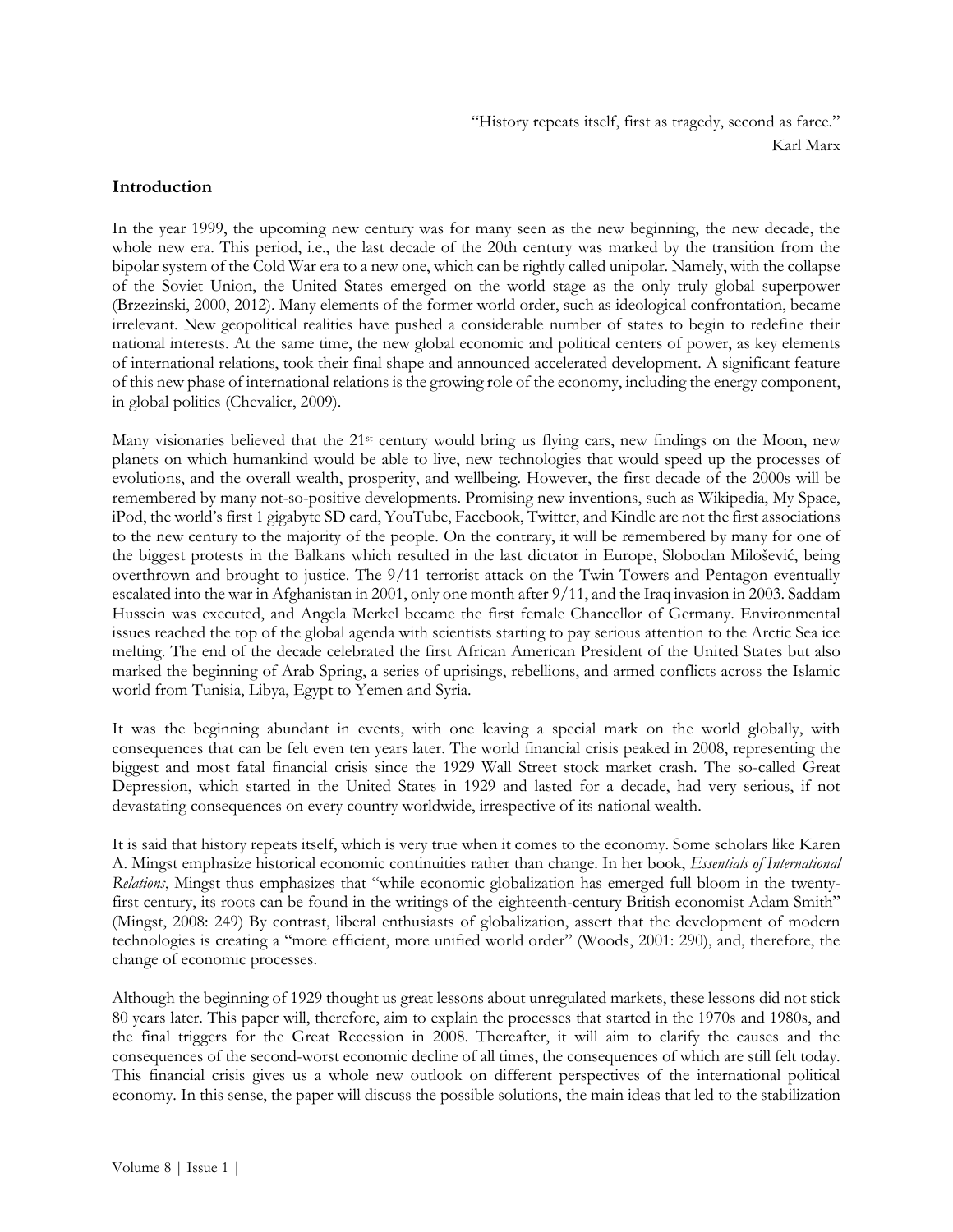of the world market, and the role of China as a communist state that helped the United States come out of the crisis. Ending with a conclusion, we will see what scientists have to say about the year 2020 for the economy and explore whether a new financial crisis is on the horizon.

### **20th Century Economic and Political Developments**

The economy is known to have periodic fluctuations. At every occurrence, they progressively become broader and last for a longer period. When their impact is much more serious than usual, we have a period of financial crisis. Due to the processes of globalization and interdependence between states and markets, in other words, interdependence between economy and politics, it is difficult to define where politics end and the economy begins, and vice versa. The world web called the international market is now so intertwined that there is rarely a financial crisis of one state that has an impact only within its borders. The spillover effect happens more easily than we can imagine. This suggests that we can only understand the processes of the 2000s if we look at the dominant economic ideas of the 1970s and 1980s, which created the basis for the collapse in 2008.

Since the 1970s, it is reported to have been at least 124 economic crises in the world (James, 2009: 249). Unlike Marx, who forecasted that financial crises were inevitable in capitalist economies, most economies could not foresee them happening or rather did not want to believe they would occur (Naudé, 2009). After the Bretton Woods system collapsed, it was exactly the US and the United Kingdom whose economic performances declined. Ironically, these two powers were the engine of the creation of the new monetary system towards the end of World War II. 730 delegates representing 44 allied nations met for the UN Monetary and Financial Conference held in July 1944 at the Mt. Washington Hotel in Bretton Woods, New Hampshire to architect a new global monetary and economic system. By fostering free international trade, the system was supposed to ensure Europe be rebuilt after the most devastating war in human history, as well as to prevent economic and political collapse and another military conflict on the European soil.

The Bretton Woods conference was the first and the only official, formalized, and systematic event that led to the establishment of a liberal international economic order – international monetary system (IMS) asset or strict rules, regulations, and institutions: "IMS is a macroeconomic concept that encompasses the exchange-rate regime, the regime for capital movements, the mechanism for international liquidity creation and distribution, and the "rules of the game" for the adjustment of international payment imbalances."(Savona, 2000, 16) The system was based on fixed exchange rates, dollar convertible into gold, and other world currencies pegged against the dollar as a reserve currency, thus being the gold-dollar exchange standard. Why dollar? Simply because towards the end of the Second World War United States was the largest world economy in possession of two-quarters of the world's gold supply (Pamir, 2007). The Supreme, global position of the dollar was further strengthened by a special agreement made in 1945 between President Roosevelt and the Saudi King Abdul Aziz known as the "Oil for Security Agreement ". In a secret meeting, onboard USS Quincy, it was agreed that the United States would provide the ruling Saud dynasty full protection from all inside and outside enemies, in return, Saudi Arabia would ensure the U.S. unhampered and unlimited access to its oil supplies. In this way, the most extensively traded goods in the world – oil – has been and still is, to most extent, priced in dollars. This marked the birth of the U.S. petrodollar (Clark, 2005).

The system established will stay remembered as the Bretton Woods System, however, it did not last long. The strains surfaced already in the early 1960s, and the system completely collapsed on August 15, 1971, with the so-called Nixon shock, which ended the convertibility of U.S. dollars to gold and introduced free-floating of the values of the world currencies in the marketplace by 1973. The shock, although not devastating, still slowed global economic growth, which in turn negatively reflected on salaries and employment rate, triggering at least a dozen subsequent financial crises starting with the 1973 oil shock and culminating in the 2008 financial crisis (Bahgat, 2005).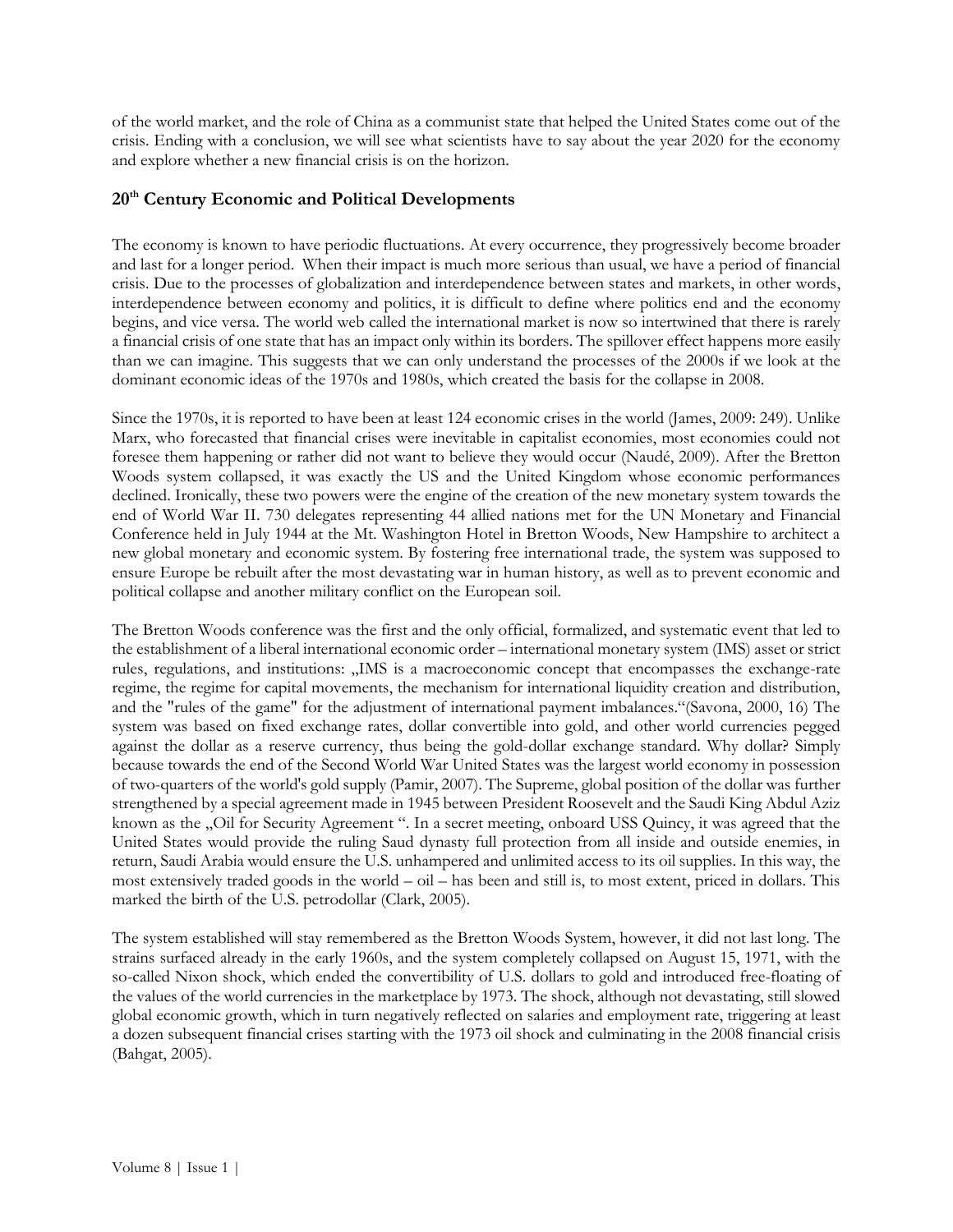Why is the year 1973 so important? In October 1973, the Organization of Petroleum Exporting Countries (OPEC) imposed an oil embargo on Western countries, the United States, the United Kingdom, Canada, etc. as an act of retaliation for their support to Israel during the Yom Kippur War. Oil supply was cut and the subsequent 400% increase in oil price had severe effects on global economies. This was the first time that economic power was used as political leverage by Arab countries, although the former Soviet Union did so as well and nowadays Russian Federation has been doing it extensively. 1973 oil shock showed the power of economic tools in politics, complex interdependence of politics and economy, and gave further momentum to the process of globalization. The events from 1971 and 1973, are considered the cornerstone of the contemporary international political economy (Yergin, 2005).

What happened in 1971, 1973, and 1977 can be seen as the beginning of a process that led to the financial crisis 30 years later. The United States (US) passed a federal law called the Community Reinvestment Act (CRA) which "tightened credit standards for the US commercial banks and savings associations as it required the provision of loans for the whole market segment" (Černohorská, et al., 2009). What this essentially meant was that the government relaxed its lending standards, meaning that almost everybody was able to get a mortgage. This was the year that ended the thirty glorious years of capitalism (1948-1977) when financialized capitalism was introduced. The beginning of these neoliberal years could already, in the beginning, be predicted as intrinsically unstable – they privileged only the richest and the smallest percentage of the population, which made financial instability increase, producing a larger inequality between the rich and the poor. Thanks to the information technology emergence, finance-capitalism was able to rise, helping commercial banks to use shadow bank systems with which they were able to borrow and invest billions of dollars, through intermediaries (hedge funds, private equity groups, money market funds) (Bresser-Pereira, 2010).

Another incentive of the financial crisis came from the Organization of the Petroleum Exporting Countries (OPEC), which started recycling the petrodollar into the currencies of Western banks and institutions. As a result, Western states began to encourage less developed states to borrow, so that their economies could grow, meaning they had more money to invest in the Western states or to do business with them. However, given the fact that the mortgage actions were uncoordinated and unplanned, both debtors and creditors fell into the trap. Too many borrowed too much, which meant that the economy was not able to handle it. Some states, such as Turkey and South Korea, managed to get out of this problem, or to surpass it, however, most of the states could not (Balaam & Dillman, 2014).

During the 1980s, the banks introduced two new financial innovations – securitization and derivatives – with which they attempted to gain back their losses. Yet, this awkward mingling did not show a way out of the crisis. Neoliberal ideas became hegemonic, and financial markets became more and more deregulated, with Keynes's lessons forgotten and left-back in the 1930s. Neoliberal President Reagan tried to introduce debt swaps, where the people unable to pay off their debt could have swapped a part of their land or similar properties for their loan, which in the long run again did not solve the problem. Reagan and the British Prime Minister Thatcher reduced their taxes, however inefficiently because it created the deregulated sectors of the economy, with banking as the primary sector.

The Reagan administration influenced the International Monetary Fund (IMF) and the World Bank, both established at the Bretton Woods Conference, to help less developed states open their markets, to help the financial crisis. IMF required certain policies in return for loans, such as price stability and fiscal austerity, which allegedly were supposed to help with capital control. The poor were, again, in the loss. With different methods of trying to eliminate welfare that states have given to their population, the thirty glorious years of capitalism soon became the "thirty black years of neoliberalism" (Bresser-Pereira, 2010). What the neoliberalists, however, have forgotten, is that there is nothing natural about capitalism or its institutions. They may be effective, but they are not determined, nor does every community strive towards it. The fact that globalization started to spread worldwide, only complicated the process of getting out of the crisis, since the crisis spread with it. This, in the end, will be an important note to understand the role of China when the US needed help to get out of the crisis in 2008.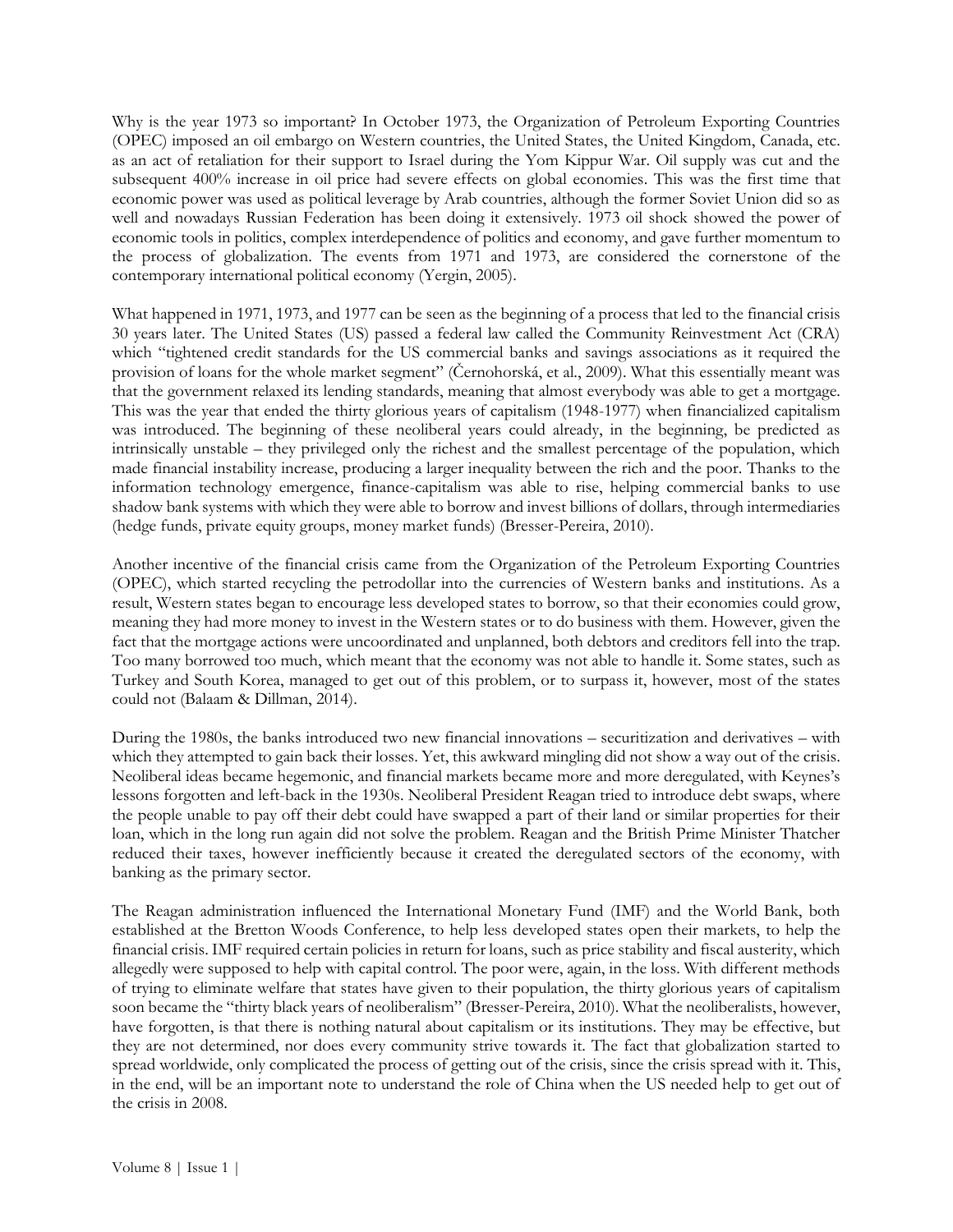The CRA continued into the 1990s, now with a policy in 1995 that low-income borrowers were able to get loans. Although the banks did not necessarily want to do this, the government-imposed sanctions on those who did not, making the application for loans much easier. The first crisis arose in Mexico, in 1994, after the country joined the North American Free Trade Agreement (NAFTA). Mexico suddenly received a huge capital inflow coming from pension and retirees' funds, copyrights, etc. Suddenly, the prices of real estate and stocks and bonds in Mexico increased significantly, but what new investors did not consider was the Mexican political instability. When the political crisis erupted, following the assassination of the presidential candidate, Luis Donaldo Colosio, the Mexican government had to pay the US investors in dollars, which soon meant that Mexico would run out of dollars. Their inflation and unemployment rate jumped to 7.6%, while their GDP fell dramatically (Balaam & Dillman, 2014).

Two years later, another crisis happened in Asia. It started in Thailand, whose currency was devaluated overnight. This produced a spillover effect on other Asian states, with Thailand having to pay the US over one dollar for every 25 baht that were withdrawn from their banks. Many businesses from Thailand went bankrupt because they were not able to pay off their loans to the US. Russia had soon been also affected, due to its ineffective transition from communism to capitalism, while Argentina struggled from 1999 to 2002, resulting in an unemployment rate of 20% and a robust public debt.

While the USSR was collapsing at the beginning of the 1990s, Western states took the opportunity to introduce the newly established states to democracy and its institutions. Many of them accepted it and started the processes of democratic transition. Yet even though the Western countries have created economic institutions to build foreign currency reserves and keep their economies stable, the developing states refused cooperation with the IMF. It wasn't until the financial crisis that the Western world understood why. The less developed states saw the Washington Consensus from 1971 and the neoliberal ideas as uncertain and unreliable, while the richer ones followed neoliberalism as their main economic guiding principle.

# **The Challenges of the New Millennium**

With the beginning of the new century, it became obvious that neoliberal ideas could not be applied any longer and that the market needed regulation. Yet, the newly elected US President George Bush continued to push for deregulations. Markets were considered efficient, self-regulating, and good at managing themselves. The Nobel Prize-winning economist Paul Krugman said that these beliefs were "dangerously simplistic, naïve, and ahistorical". (Balaam & Dillman, 2014)

The new decade continued with families taking large mortgages without any intention to pay them back. It was exactly this market that sent in 2007 the first signals that the US was entering a financial crisis. However, other problems were emerging on the horizon, such as a huge US trade deficit with China and Japan. These two states took the opportunity to buy a large amount of US stocks, treasury bills, and other financial instruments. Americans preferred cheap imported goods, while the states that imported them lend the US money. Americans continued to borrow and spend, and this is evidenced by the fact that their consumption ratio grew from 67% in 1997 to 71% in 2007 (see Figure 1). (Černohorská, et al., 2009).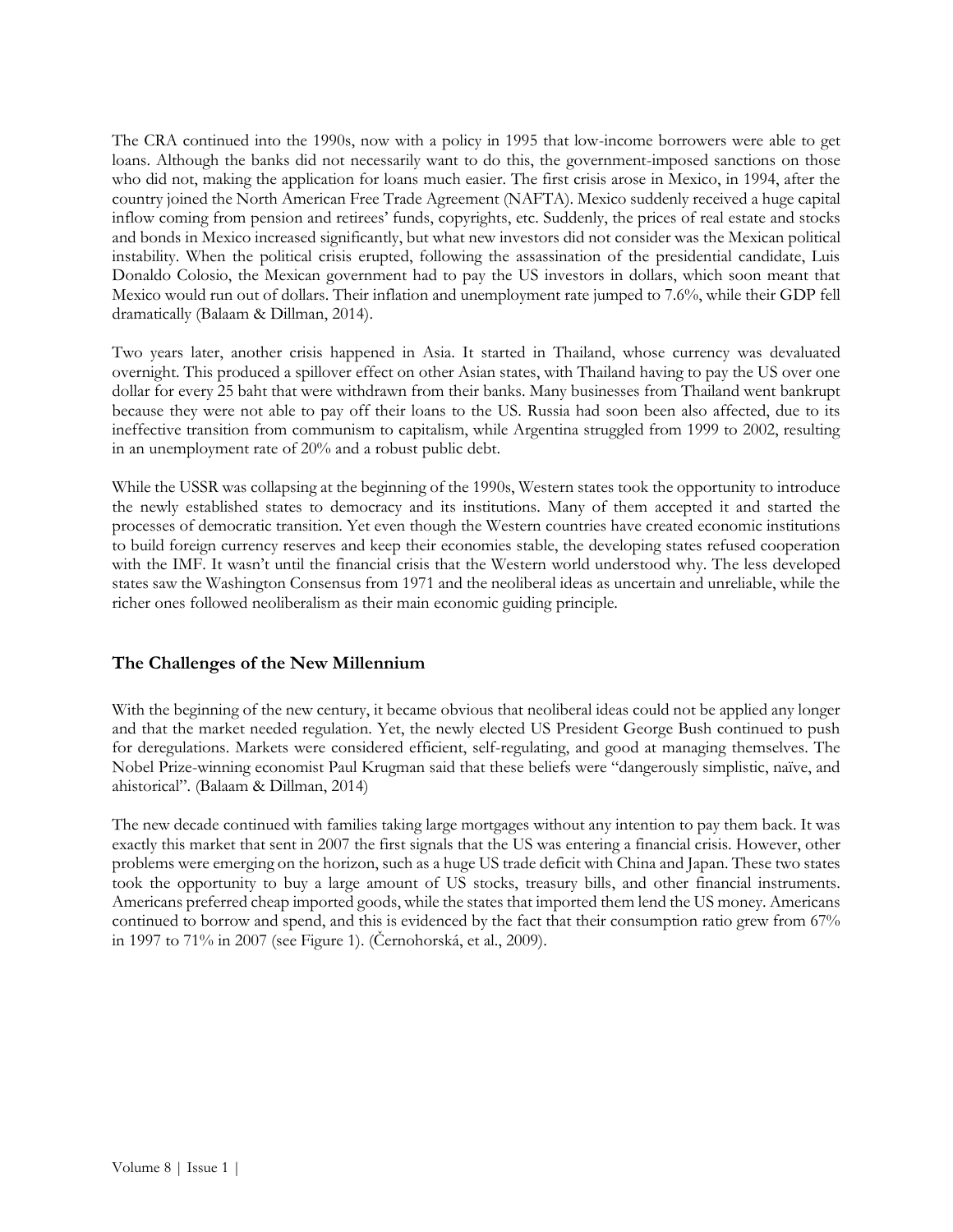

Figure 1: The US Personal Consumption Expenditure in 1950 – 2007 (% of GDP) (Černohorská, Černohorský, & Teplý, 2009)

When it comes to large investment banks, such as Goldman Sachs, Lehman Brothers, Morgan Stanley, and similar, their "ratio of loans they made over the number of funds they kept in reserve grew to unprecedented levels (Balaam & Dillman, 2014)." However, people did not borrow money only to buy houses but were rather spending billions of dollars on loans as well.



Figure 2: Global issuance of bonds backed by mortgages in 1995 – 2008 (Černohorská, Černohorský, & Teplý, 2009)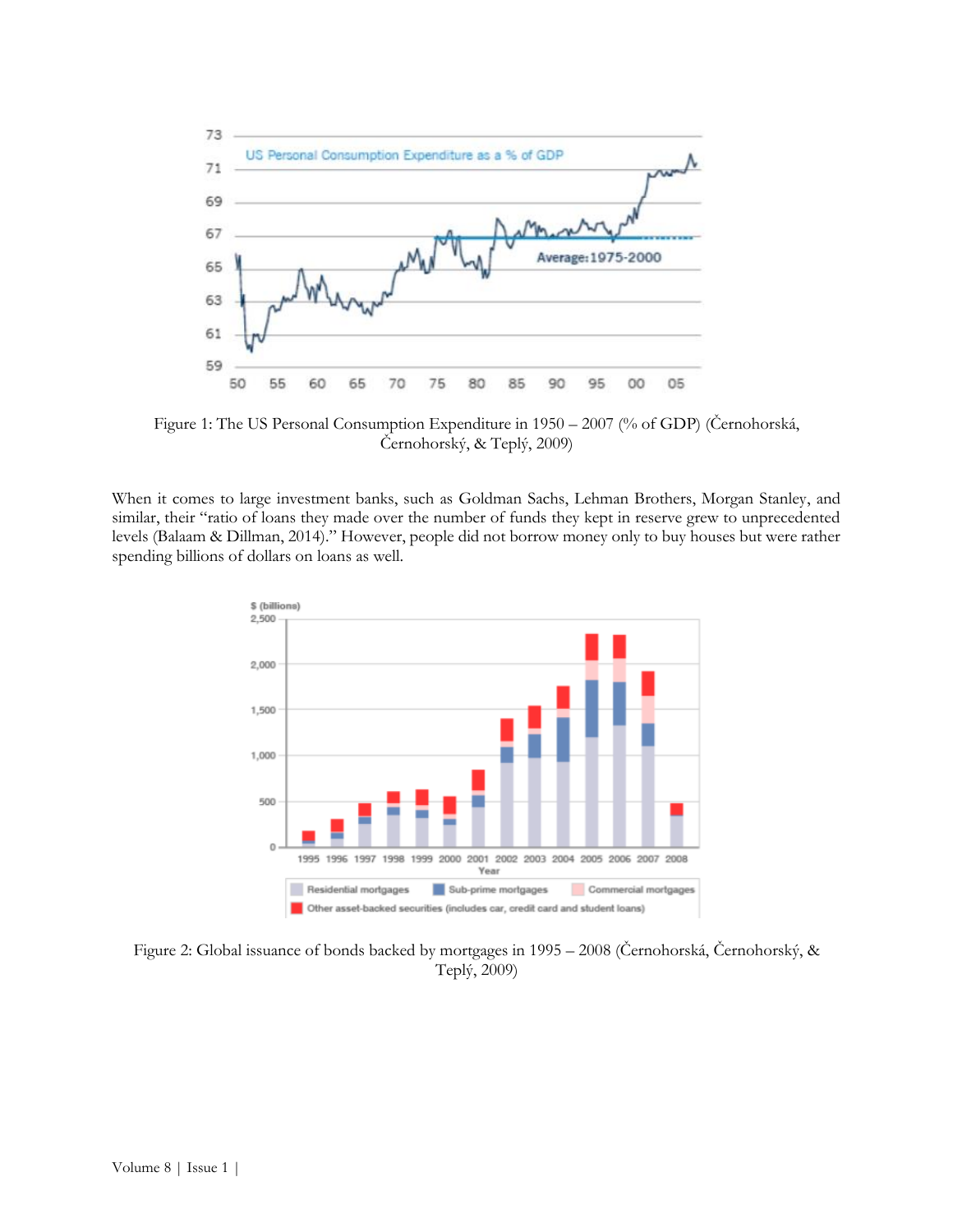In 2006, the subprime mortgage market began to crumble. However, the alarm sounded only in 2007 when large companies started to report losses amounting to billions of dollars, which made the government respondent in an ad hoc manner. Interest rates were lowered, and the money supply was given to banks. This allowed Asian states to start buying stocks for a small amount of money. The so-called real estate bubble finally began to burst in 2008. The Fannie Mae and Freddie Mac, loan agencies, gave around 6 trillion US dollars in mortgages alone, which made the government nationalize it in September the same year. The company Lehman Brothers, the fourth-largest investment bank, was not protected, leaving millions of people around the world in trouble.

Most of the people in the United States had their pension funds in their companies, which left a mark on people around the world as well. The government took a huge risk by saving Fannie Mae and Freddie Mac, but it was not able to save private companies (Q&A: Lehman Brothers bank collapse, 2008). At the same time, firms and businesses were not able to pay off their workers, so they started laying them off. The state was not able to pay for schools and tuition, which then led to a decline in the education sector. Americans who were spending more than earning now abruptly stopped spending money and every tenth house was unable to make payments. Since many banks had to take properties from their borrowers, now they were left with properties they had to sell for less than their value, to get at least some of their money back (Balaam & Dillman, 2014).

The US government strongly believed that if they did not solve the problem, it would have a major global effect. On October 3rd, 2008, the Bush administration decided to sign the Troubled Assets Relief Program, also known as TARP, within the Emergency Economic Stabilization Act. This meant that the state had used around 700 billion US dollars of tax money to buy bad assets in banks. By implementing this measure, they hoped they would keep the economy growing, which was something that the Obama administration continued later in the decade. Officials also managed to give 250 billion dollars to the US banks. According to the Congressional Budget Office, the States were able to return most of the money invested, with a loss of only 24 billion dollars (Balaam & Dillman, 2014).

China, South Korea, and Saudi Arabia agreed to invest their money in the US. This meant that the developing countries were now making the US and other rich states dependent on them, which had not been the case. Other states that were affected were European states, such as Belarus, Iceland, Ukraine, Hungary. They started taking loans from the IMF, which they are still paying back. The British government was forced to make strong interventions, which resulted in the first full-amount public guarantees. Stronger European states such as Germany, Ireland, and Austria created unlimited guarantees on deposits, while central banks of major institutions (the Central Bank of the European Union) and states (Bank of England, FED), we're cutting down their interest rates. (Černohorská et al., 2009)

# **Immediate Causes of the 2008 Crisis**

With the historical perspective being presented, this part of the paper will break down the exact causes of the global financial crisis of 2008 through a short literature review. Balaam and Dillman, in their *Introduction to International Political Economy*, place five different reasons for the occurrence of the crisis:

- 1. Decades-long problem with balance-of-payments in the US;
- 2. The poorly regulated market in the US-led to excessive debt and poor lending practices, particularly due to banks, mortgage companies, and similar, which happened due to the government's policies, in which the lenders were not able to fight the government, in essence;
- 3. Market liberalism was seen as a magical place in which markets regulate themselves, without calculations of market failure. Capitalism was seen as the best end goal, without flaws, without failure, without lessons from the past;
- 4. Individuals who acted irrationally, unethically, and even illegally, in which we can easily count the government as an agency;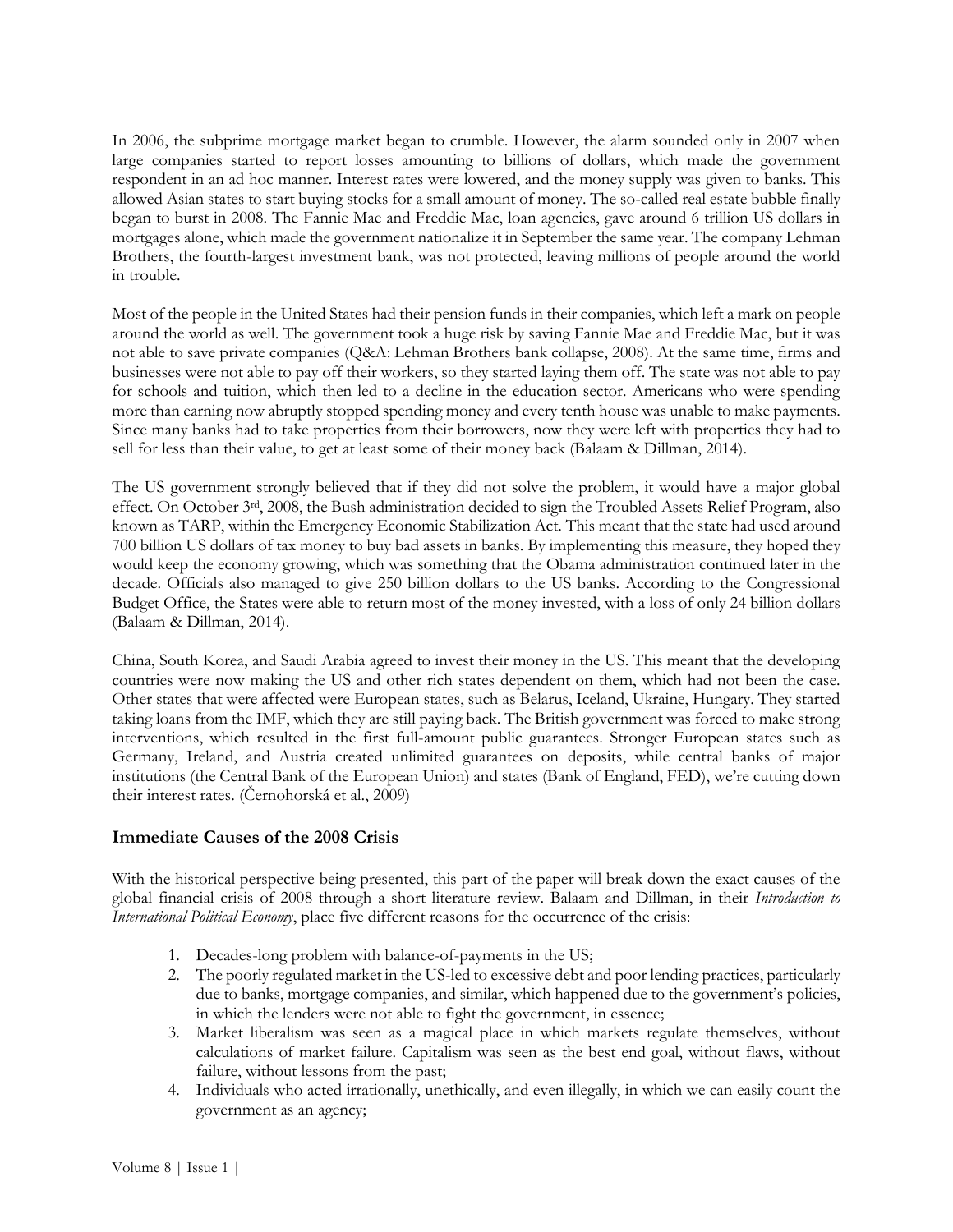5. Weak (it can be argued that it was not just weak, but totally inefficient and almost non-existent) global governance (Balaam & Dillman, 2014).

Jacopo Carmassi, Daniel Gros, and Stefano Micossi argue that there were three main ingredients of speculative bubbles:

- 1. The abundance of liquidity in the world capital markets, which created global imbalances, over the past three decades. The deficits that happened, occurred due to the savings of Asian states that wanted to create large reserves of money. US dollar, as the main currency, had the main role in governing the global liquidity, but was based on domestic goals, paying little to no attention to the international arena;
- 2. Credit boom which led to unsustainable leverage, a system in which lenders encouraged households to borrow more, without the calculations of will the money be paid back;
- 3. Financial innovation such as securitizations, that promised high returns with low risks (Carmassi et al., 2009).

These authors also emphasized that the debt-to-GDO ratio has been higher in states in the EU which belonged to the eurozone, than in the US. The financial sector also increased more here, which is why Europe was so fragile to this crisis, even though its origins were in the US.

|                         | a) Economy-wide     |      | b) Non-financial<br>corporate sector |      |
|-------------------------|---------------------|------|--------------------------------------|------|
|                         | EA                  | US   | EA                                   | US   |
| 1999                    | 3.51                | 2.66 | 0.67                                 | 0.46 |
| 2007                    | 4.54                | 3.47 | 0.92                                 | 0.49 |
| 2008                    | 4.73                | 3.46 | 0.97                                 | 0.49 |
| <b>Change 1999-2007</b> | 1.03                | 0.81 | 0.25                                 | 0.03 |
|                         | c) Financial sector |      | d) Households &<br>small business    |      |
|                         | ΕA                  | US   | EA                                   | US   |
| 1999                    | 1.61                | 0.79 | 0.48                                 | 0.88 |
| 2007                    | 2.32                | 1.17 | 0.61                                 | 1.28 |
| 2008                    | 2.42                | 1.17 | 0.61                                 | 1.24 |
| <b>Change 1999-2007</b> | 0.71                | 0.38 | 0.13                                 | 0.4  |

Table 1: Debt-to-GDP Ratio (Carmassi, Gros, & Micossi, 2009)

Černohorská, Černohorský, and Teplý (2009) argue that six main players in the financial market needed to be identified as the ones that brought the financial crisis. They include:

- 1. Mortgage originators:
	- Lenders
	- Commercial banks
- 2. Risk shifters/transformers:
	- Commercial banks
	- Investment banks/prime brokers
	- Government-sponsored enterprises
	- SPVs (ABCP/SIV/conduits)
- 3. Investors:
- 4. Insurers:
	- Insurance companies
	- Monoline insurers
	- Reinsurance companies
- 5. Rescuers:
	- Central banks
	- Governmental institutions
	- Sovereign wealth funds
	- International Monetary Fund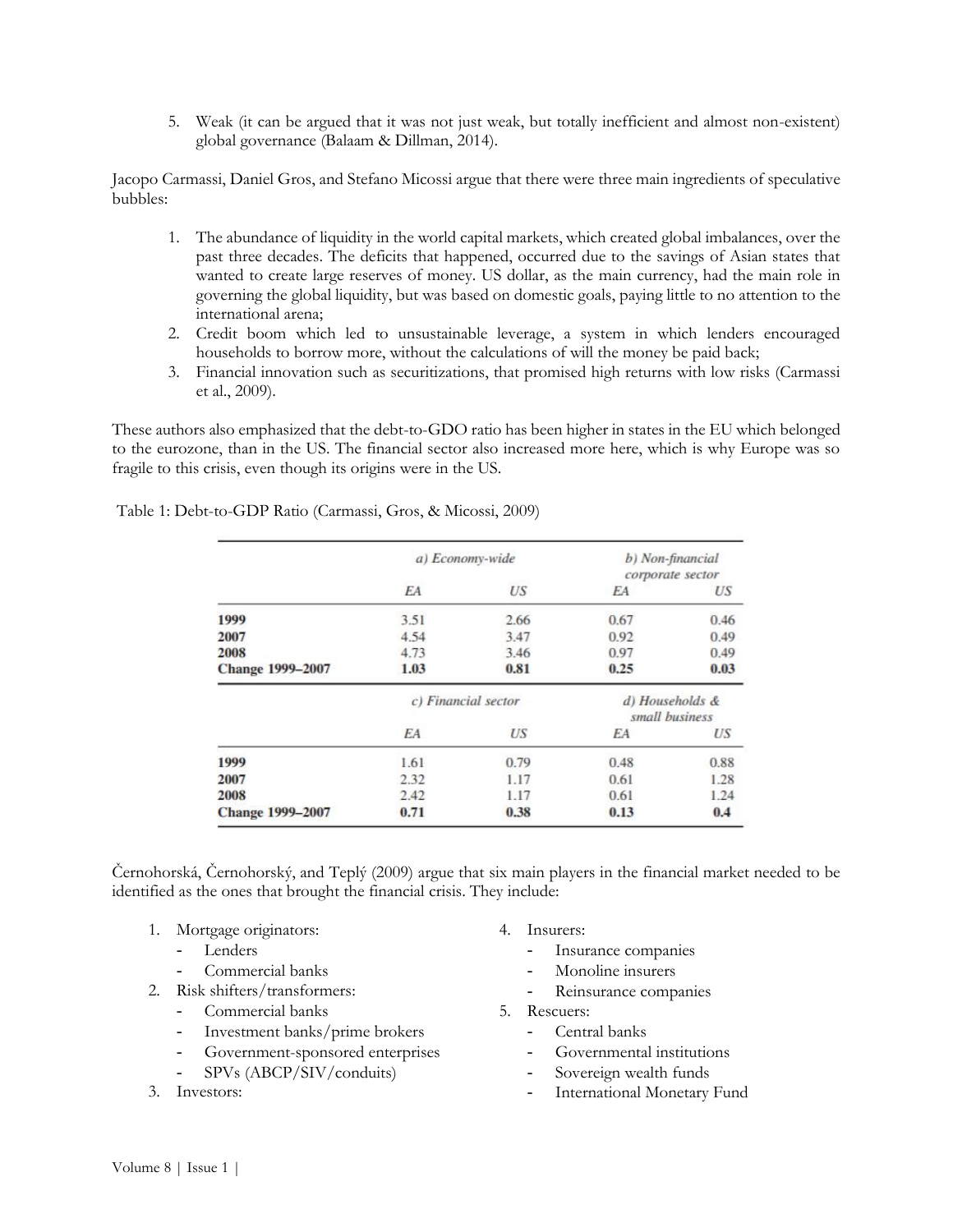- Commercial banks
- Investment banks
- Hedge Funds
- Private investors
- Private investors
- 6. Others:
	- Rating agencies
	- US government
	- Regulatory bodies

It seems that both globalization and unchecked capitalism failed us. As to the former, its initial intention to make a planet one big prosperous village did not fully materialize, primarily because two-thirds of the global population were left outside the processes of globalization. In other words, all the benefits, and we must be honest there are plenty of these, are off-limits to 4 billion people. "We live in a world that is simultaneously shrinking and expanding, growing closer and farther apart… National borders are increasingly irrelevant. And yet globalism is by no means triumphant. The tribalism of all kinds flourishes. Irredentism abounds" (Attali, 1991: 117). The world hasn't become either completely prosperous or equal. "Because of the great increase in the traffic in culture, the large-scale transfer of meaning systems and symbolic forms, the world is increasingly becoming one not only in political and economic terms but in terms of its cultural construction as well; a global ecumene of persistent cultural interaction and exchange. This, however, is no egalitarian global village" (Hannerz, 1991: 107). The web of interconnectedness and the direction of the exchange has indeed been shaped by the most powerful actors, and in a manner that perpetuates power relations that work in their favor.

Although globalization affects every segment of our lives, it is most frequently used in the economic context. Anthony Giddens defines globalization as "the intensification of worldwide social relations which link distant localities in such a way that local happenings are shaped by events occurring many miles away and vice versa. This is a dialectical process because such local happenings may move in an obverse direction from the very distanced relations that shape them. Local transformation is as much a part of globalization as the lateral extension of social connections across time and space. (Giddens, 1990: 64)." Globalization moves rapidly, technological advancements and information and communication revolution has changed our lives from the root, the world has become more interconnected, but also more interdependent than ever, contacts between nations became extremely complex and diverse, people, ideas, capital, and goods move more freely than ever.

Globalization indeed increased prosperity to some, yet billions of people from all over the world remain in poverty. Not being able to keep up the pace of globalization they were simply left out. In addition, globalization set in motion processes that have resulted in jeopardizing identity, weakening institutions, threatening democracy, limiting states' sovereignty, rising global influence of multinational corporations and domination of the Western culture, serious income inequality, and environmental degradation. Globalization has even become a conflict generator. All these processes, with special emphasis on economic ones, are very difficult to control. Finally, capitalism itself has been facing a serious crisis in this extremely competitive global environment which by stimulating technological innovations creates an environment of "big fish eats the small one" that finally leads to the destruction of competitive private companies, and even whole nations. What is needed is proper direction and regulation of the processes for the benefit of all (Lerche, 1998).

#### **Crisis Effects and Prospects for the Future**

The first effects of the world crisis were visible in the U.S. The companies had to start firing people because they were unable to pay them their salaries. In 2009, the unemployment rate grew to 9.9 percent, which was the highest unemployment rate since 1982, when it was 10.8 percent ( Unemployment Rate, n.d.). Almost 50% of people lost their jobs, creating a shock effect on the economy. It took almost eight years for the unemployment rate to get back to the percentage it was before the crisis. The value of stocks on the market fell almost 78 percent and large mortgage companies started announcing bankruptcy. Real estate prices, valued at 13 trillion dollars, fell to 8,8 trillion in only two years, while the real value of the GDP fell 3.5 percent. It took two years for the GDP to start growing again.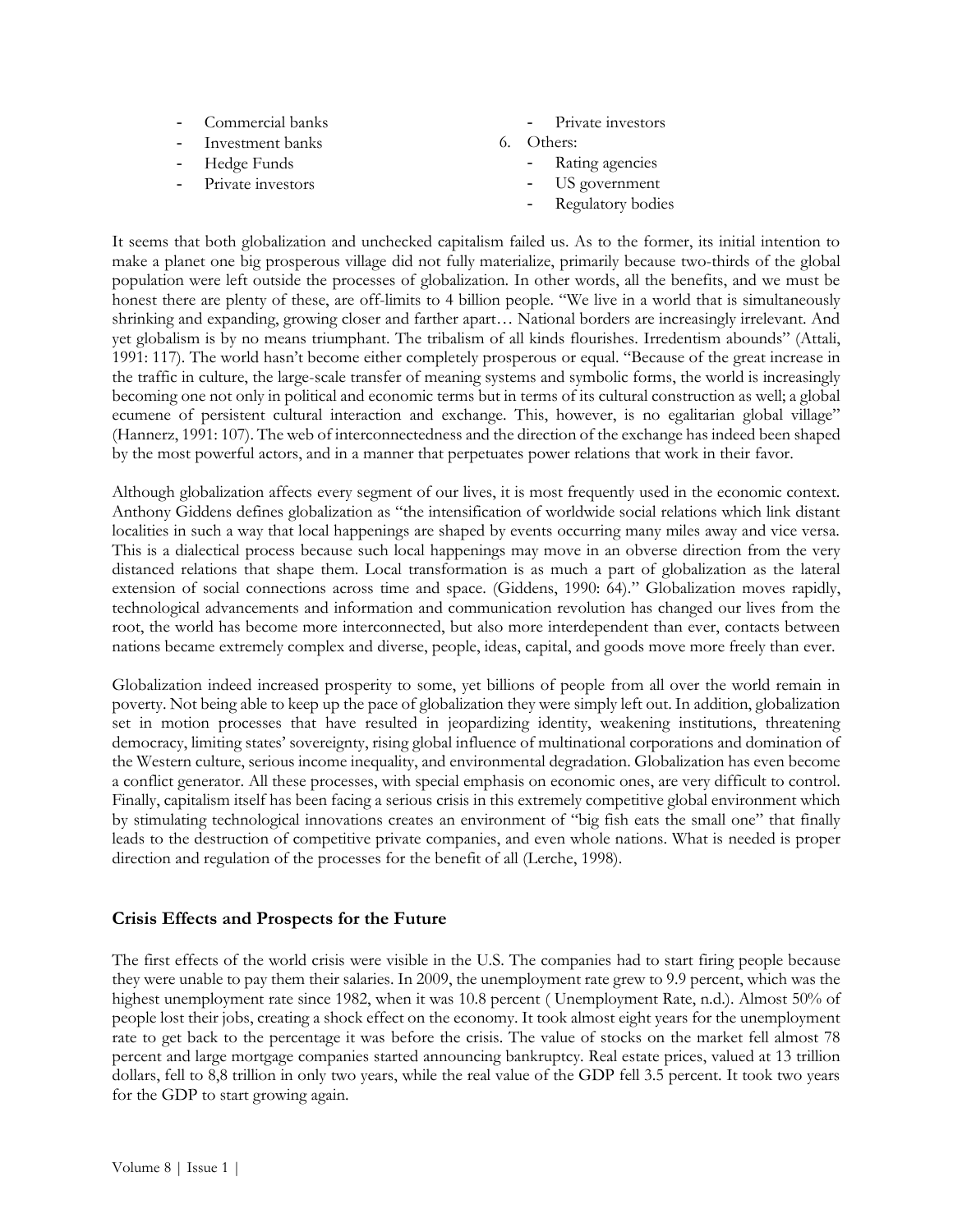

Figure 3: US Unemployment rate over the decades

However, the biggest mark that the crisis left on the US was the public debt rate. In 2007, the debt was 707 billion US dollars, while only five years later the number grew to 15,356 billion US dollars. The fall of consumption and production of goods and services also left a mark on the global market, meaning that the crisis spread from the economy to other sectors. Depreciation of the states in development was constant, while the number of debts rose, as well as the price of oil and gas (Mihaljević, 2016).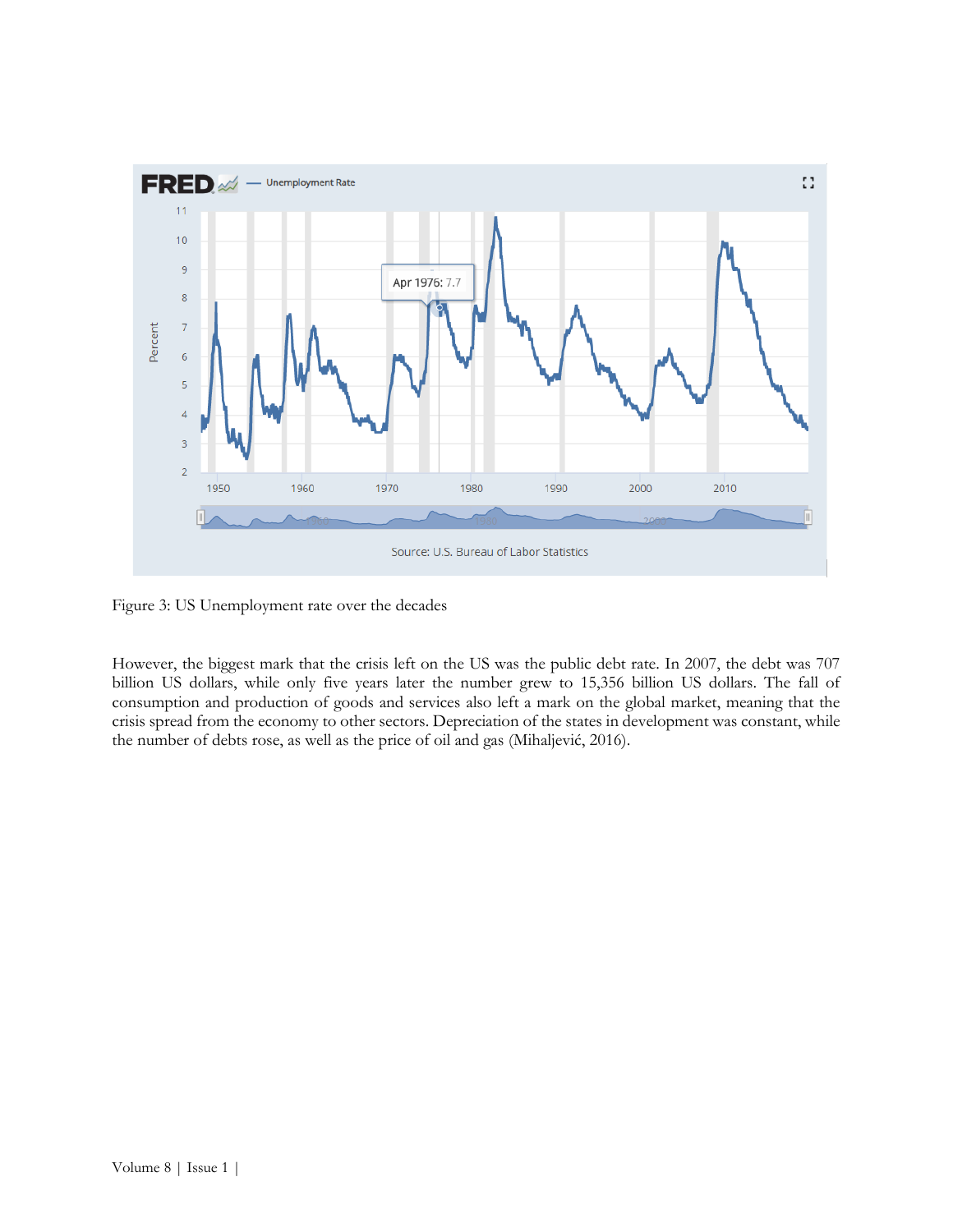

Figure 4: Federal Debt: Total Public debt as a percent of GDP (Mihaljević, 2016)

The crisis left a huge impact on the G7 states because the export demand from them was lowered, but also something we do not think about often, and that is tourism. Tourism is usually a sector that brings states a great profit, whereas, after the crisis, the number of tourists fell sharply. Usually, businesspeople also travel to different parts of the world, bringing home luxuries from developing nations and other expensive goods. However, with the crisis, neither did the business people have enough money to invest nor did families have enough money to go on holidays. Many small islands that have depended only on tourism because of their lack of resources fell into a deep recession (Naudé, 2009).

Migrant workers were also seriously influenced by the crisis. Many of them worked alone in foreign host states, sending money they earn, popularly known as remittances, to their families back home. But with the crisis, the number of remittances fell drastically, which also meant that families did not have enough money to spend or pay their bills in the countries from which the migrants came from, thus drastically influencing their economies. Of course, migrant workers are not the primary labor force of certain countries, but many of them do depend on work they find outside (an example is the Mexican labor force in the US) (Naudé, 2009).

Though it had serious consequences, the 2008 crisis was nowhere near as devastating as the 1929 crisis. Namely, during the Great Depression of 1929-1935, production level on a global scale decreased by a quarter, with the same increase of unemployment rate, compared to the overall production fall in 2008 that did not exceed 5% (Piketty, 2015: 506). On top of that, this cataclysmic state was followed by World War II. The main reason why the 2008 economic crisis did not result in major depression, but merely a recession, was the decisive intervention of states and their central banks, which prevented the collapse of the financial system by injecting money into it. This time, the choice was a wise and pragmatic monetary and financial policy of states contrary to the liquidation system of the late 1920s and early 1930s that resulted in the complete devastation of economies (Piketty, 2015).

However, even though the financial crisis has left the mark, it is important to reflect on the lessons learned, and hopefully, this time remembered. In their paper, Černohorská et al., 2009, differentiate between the negative and the positive lessons, which will now be discussed. The authors have divided the negative lessons into three major categories: financial products and valuation, processes and business models, and strategic issues. In the first category, the issues that stand out are adjustable-rate-mortgages, to which the public did not have enough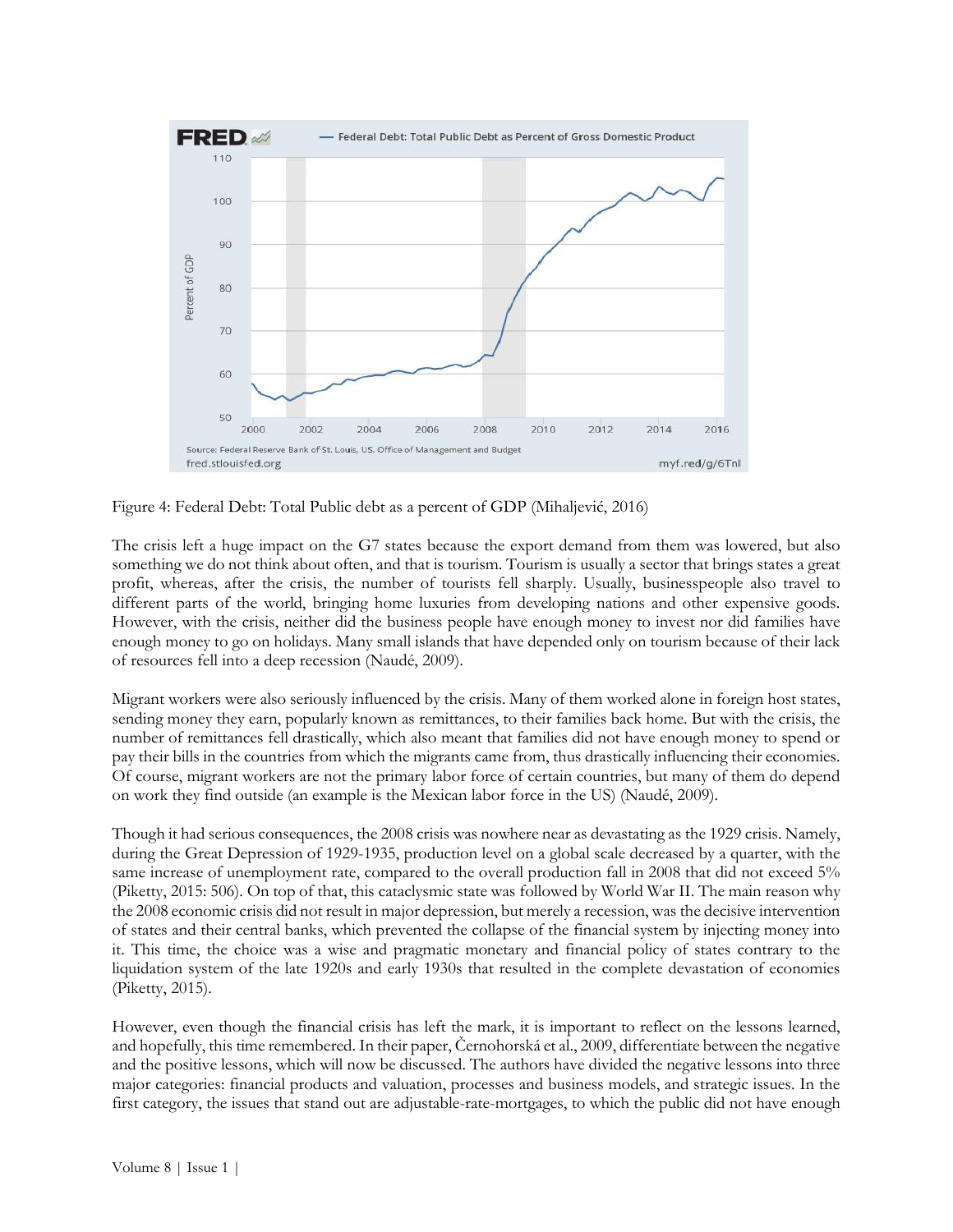information about and has thus taken them; credit default swaps, which were unregulated, meaning that in the future there needs to be at least some kind of regulation; financial innovations again need sensitive regulations; and structure product valuation, whose risk nobody understood which taught the lesson that internal and external regulations now need to exist.

The second category specifies mortgage frauds. The lesson here is that there need to be better regulations of risk management processes, that investors need to have valuations of investments, that the supervision needs to be more constant, stronger, and include internal auditors, as well as other related measures. The final category includes the role of the government, which needs to be more careful, more thoughtful, capable of motivating managers and prepared to rescue public companies.

Yet, as mentioned, there are also positive lessons, smaller in number, but also important. Bigger companies and institutions from all over the world jumped in to help failing companies, thus it was not just the government that helped, but private actors as well. Central banks were able to provide liquidity to support private investors, and the IMF was also able to give out loans. Bankruptcy lawyers were helpful, and so were corporate advisors. Oil prices were low at least for a short amount of time, which helped the poor (however, not so much oil cartels), and powerful politicians were able to help with company nationalization. These different steps helped curb worldwide inflation.

# **Conclusion**

Some economists believe that a new crisis is awaiting in 2020, which would yet again confirm that capitalism is doomed to have fluctuations. Though fluctuations are necessary, we need to take every possible measure to make these as less visible as possible. The neoliberal hegemony was over with the crisis; however, it does not mean that we have moved away from it. One of the headlines in the Balaam and Dillman book is called "We Are All Keynesians Now". Keynes's ideas were helpful during the crises in the 1930s, 1980s, and 2008, however, we only seem to go back to him once a crisis occurs. This is probably why a concrete ideology followed in the world of the economy is not possible. Ideologies are doomed to end, whether economic or political. Taking the best part of each economic scholar would be ideal. Due to this reason, it is appropriate to end with a discussion of the role of China in global economic flows.

China is a special and unique world phenomenon. In less than three decades, it has managed to position itself at the very top of the global economy, which has taken far longer for major Western powers to achieve, including the United States and the United Kingdom. The pace of economic growth in China is truly unprecedented (Zhao, 20014). Its economic opening began in the late 1970s after centuries of conflict wars and divisions that almost destroyed China's economy and society. Today, China is practically the production hub of the world (Eisenman, 2007). To sustain economic growth, China must provide sufficient energy, which is the bloodstream of the economy, and which has become China's primary foreign policy priority. On the other hand, a stable economy will ensure the peace and social and political stability of the country, as well as the legitimacy of the Communist Party. China is technically a communist country, albeit its economic system is an admixture of market economy and extensive state intervention.

When the crisis occurred, China was one of the biggest purchasers of American assets, which essentially helped it to get out of the crisis. At the beginning of the new century, China was already holding around 2 trillion US dollars in reserves that enabled the country to make huge investments (Oatley, 2004). Does this pose the question – did the liberal idea prevail and win with the end of the Cold War in the 1990s, or was the Soviet Union following an inadequate communist ideology? The question is even more important considering that American post-Cold War global hegemony has faded.

Given the fact that one of two pillars of American power – the petrodollar – is seriously challenged and jeopardized, first of all by the creation of emergency currencies in the aftermath of the crisis, then Saddam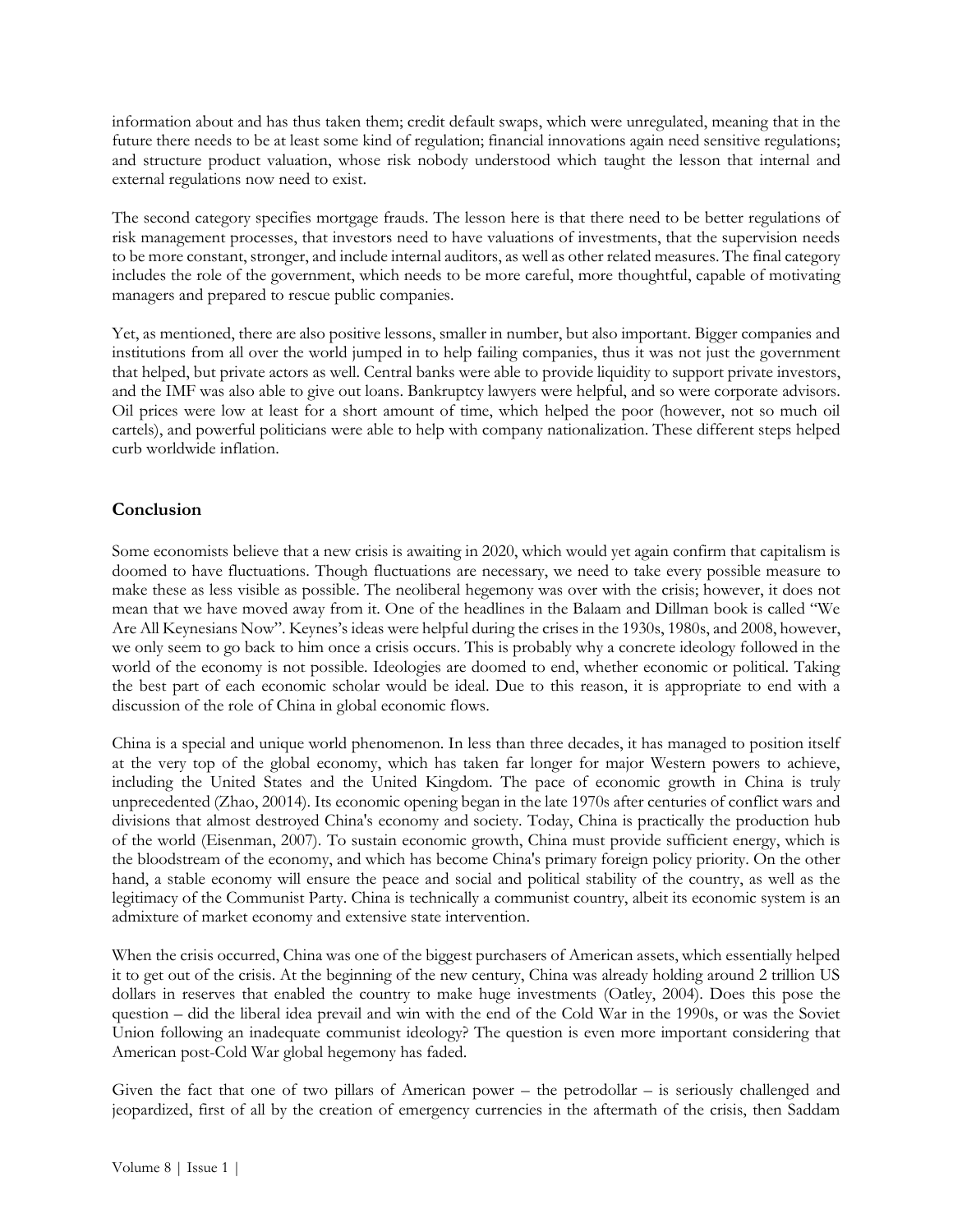Hussein's pricing his country's oil in euros, and finally, enormous military spending or military overstretch, which was started by the Bush Administration and continued during the Obama term. These developments have made it impossible for the U.S. dollar to remain the world's reserve currency. In other words, we are reaching the end of the dollar global standard. According to Thomas Piketty, a highly regarded French economist, "the 2008 crisis emerged as the first crisis of globalized patrimonial capitalism in the 21st century. It is unlikely that it is the last one" (Piketty, 2015: 507).

Can we, thus, say that state interventionism – the main feature of socialism and communism – and still largely implemented in China, is essential, able to produce greater wealth and more adequate living conditions for its citizens than liberal economic theories? Is, thus, as Fukuyama would suggest, liberalism the end of history, or is socialism able to compete with it? Maybe China is showing us a real example of market socialism, considering that none of the modern financial crises had an impact on it. Finally, while not rejecting the universal, civilizational, liberal values of the modern capitalist age, including democracy, free markets, private property, etc., it's about time that we thoughtfully, practically, and concretely address the serious shortcomings of the modern market economy. In other words, we should embark on the regulation of the free market economy, so that the same dark history would not repeat itself, making the whole planet once again the victim of unrestrained capitalism.

#### **References**

Attali, J. (1991): *Millenium: Winners and Losers in the Coming World Order.* New York Times Books.

Bahgat, G. (2005): *Energy Security: The Caspian Sea,* Minerals and Energy, Vol. 20, No. 2, Routledge, Taylor & Francis Group, 2005.

Balaam, D. N., & Dillman, B. (2014). *Introduction to International Political Economy.* Pearson Education, Inc.

Bresser-Pereira, L. C. (2010, March). The 2008 financial crisis and neoclassical economics. *Brazilian Journal of Political Economy*, 3-26. Retrieved from [http://www.scielo.br/scielo.php?pid=S0101-](http://www.scielo.br/scielo.php?pid=S0101-31572010000100001&script=sci_arttext) [31572010000100001&script=sci\\_arttext](http://www.scielo.br/scielo.php?pid=S0101-31572010000100001&script=sci_arttext)

Brzezinski, Z. (2004): *Američki izbor: Globalna dominacija ili globalno vodstvo,* Politička kultura, Zagreb

Brzezinski, Z. (2012): *Strategic Vision: America and the Crisis of Global Power,* Basic Books, New York

Brzezinski, Z. (2000) *Velika šahovska ploča: američki primat i njegovi geostrateški imperativi,* Varaždin, Interland [etc.]

Carmassi, J., Gros, D., & Micossi, S. (2009): The Global Financial Crisis: Causes and Cures. *Journal of Common Market Studies, 47*, 977-996. Retrieved from: [https://onlinelibrary.wiley.com/doi/pdf/10.1111/j.1468-](https://onlinelibrary.wiley.com/doi/pdf/10.1111/j.1468-5965.2009.02031.x) [5965.2009.02031.x](https://onlinelibrary.wiley.com/doi/pdf/10.1111/j.1468-5965.2009.02031.x)

Chevalier, J – M. (2009): *The New Energy Crisis: Climate, Economics, and Geopolitics,* Palgrave, Macmillan, England, UK

Clark, R. W. (2005): *Petrodollar Warfare: Oil, Iraq, and the Future of the Dollar,* New Society Publishers, Canada

Černohorská, L., Černohorský, J., & Teplý, P. (2009): "Implications Of The 2008 Financial Crisis For World Financial Markets". *Scientific papers of the University of Pardubice. Series D, Faculty of Economics and Administration*, 13- 26.7. Retrieved from: